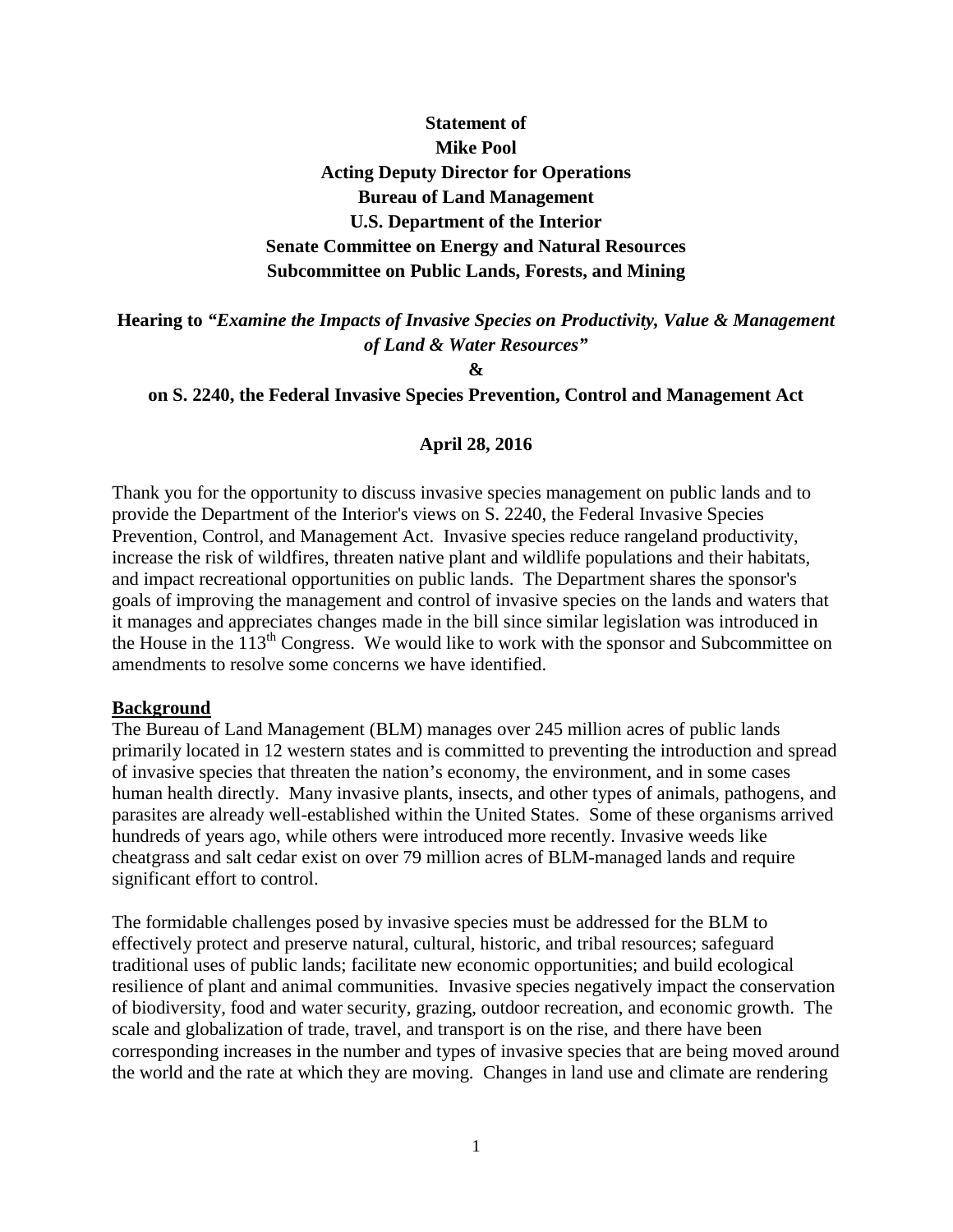some habitats, including some of the best-protected, most valuable and even remote natural areas, more susceptible to biological invasion.

## **Greater Sage-Grouse Conservation, Invasive Species, & Wildland Fire**

A significant portion of public lands in the Great Basin region – including portions of Oregon, Idaho, Utah, Nevada, and California – is composed of the sagebrush-steppe ecosystem. This ecosystem is one of the most imperiled in the United States due in part to the presence of invasive species such as cheatgrass and medusahead. Together, invasive species and the effects of prolonged drought and climate change are creating conditions that are leading to larger, more intense rangeland fires across the Great Basin.

Cheatgrass, also known as "downy brome," is a non-native annual grass that is of particular concern because it thrives in highly disturbed habitats, including those areas impacted by wildfire and other land-use activities. The spread of cheatgrass has been especially rapid in parts of the Intermountain West. The sagebrush steppe and bunchgrass regions in the Great Basin, Columbia Basin, and Snake River Plains in Nevada, Utah, Washington, Oregon, and Idaho have proven particularly vulnerable to cheatgrass invasion; the number and size of infestations in these regions has increased dramatically over the last 20 years.

Cheatgrass dries early in the summer and remains highly flammable throughout the fire season, which creates dangerous conditions on the ground. A wind-driven rangeland fire in cheatgrass can easily burn thousands of acres in an hour, destroying homes, livelihoods, and habitat along the way. If left unchecked, cheatgrass often invades sagebrush habitat after rangeland fires, creating conditions for more frequent, intense fires in the future. Native plant and animal communities are not well-adapted to these intense and frequent fires and can suffer significant declines. This in turn allows for more cheatgrass growth in following years. For these reasons, this "fire-and-cheatgrass cycle" is a particularly difficult challenge for land managers. As directed in the Department's Integrated Rangeland Fire Management Strategy, the BLM has joined with fellow DOI bureaus, the U.S. Department of Agriculture, tribes, other federal, state, and local agencies, private industry, and various non-governmental organizations (NGOs) to control current cheatgrass infestations, prevent new invasions from occurring, and restore disturbed habitats.

Healthy rangelands are more resistant to certain invasive species. Therefore, working to maintain rangeland health and – when necessary – stabilizing and restoring areas after fire is critical to successfully breaking the cheatgrass-fire cycle. The increasing frequency and intensity of rangeland fires, and the conversion of sagebrush ecosystems to invasive annual grasses pose major threats to ranchers, tribes, local communities, outdoor recreationists, energy developers, and others who depend on these lands and resources to sustain their livelihoods and quality of life. In 2010, the U.S. Fish and Wildlife Service identified the invasion of non-native annual grasses (such as cheatgrass), coupled with the loss of habitat from the increased frequency and intensity of wildfire, as the primary threat to the greater sage-grouse in the Great Basin.

## **BLM Actions to Combat the Spread of Invasive Species**

The key to invasive species control is addressing the threat in a comprehensive and coordinated manner. Prevention, early detection and rapid response, control, coordination, education and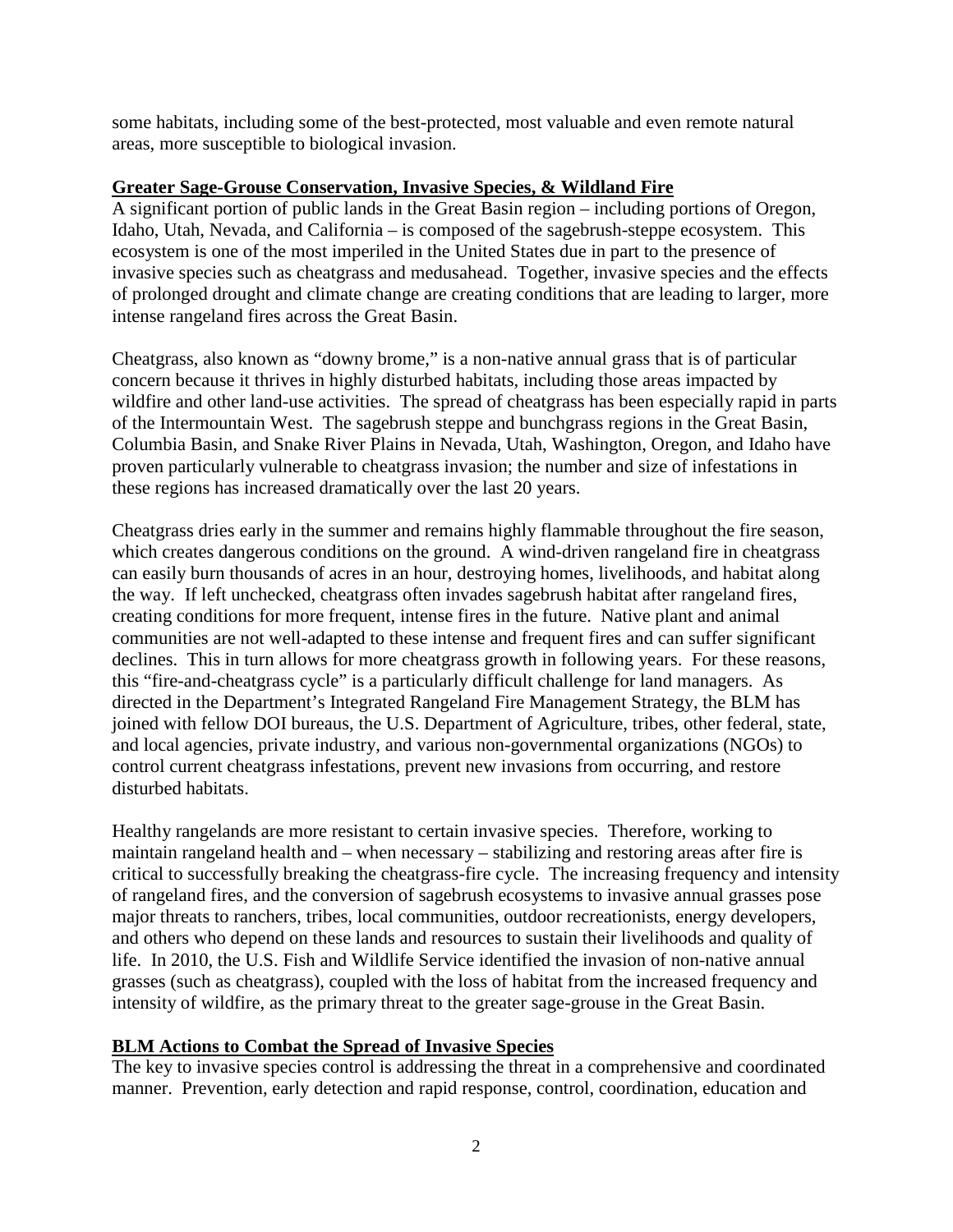outreach, research, and restoration are critical elements for effective management of invasive species. To prevent and control the various invasive species that impact BLM lands, the BLM partners with state and local government agencies, tribes, and the private sector. An example of this coordinated approach is through engagement with Cooperative Weed Management Areas (CWMAs). CWMAs help interested parties coordinate efforts and share expertise for managing invasive species in a defined area. By addressing invasive species in this manner, the BLM is able to leverage limited resources to counter the impacts of invasive species across the landscape.

The BLM played a key leadership role in the development of the first National Seed Strategy for Rehabilitation and Restoration that was announced in August 2015. This strategy was developed in coordination with the Plant Conservation Alliance, the Chicago Botanic Garden, fellow DOI bureaus, the U.S. Department of Agriculture, western states, and many other partner organizations. The primary goal of the strategy is to ensure that the right seed gets to the right place at the right time to more effectively restore viable and productive plant communities and sustainable ecosystems. The strategy will also guide ecological restoration efforts and make treated lands more resistant to fire, invasive species, and drought.

The BLM is implementing many projects on public lands across the west to combat the spread of invasive species. For example, in Colorado, the BLM has worked with The Nature Conservancy, the San Miguel County Weed Board, and other interested stakeholders since 2001 to remove over 30 miles of salt cedar and restore native vegetation along the San Miguel River. In 2005, the BLM launched the "Restore New Mexico" initiative to restore disturbed lands on a landscape scale. Through that effort, the BLM has worked with state and local partners to restore over 3 million acres of land across New Mexico that had been degraded by invasive species and woodland encroachment. In Oregon, the BLM has worked with volunteers and the U.S. Forest Service to reduce the acreage infested by nine species of noxious weeds along the Rogue River by 90 percent. Projects like these result in significant benefits, including more desirable recreating conditions; healthier habitat for native plants, fish and wildlife; decreased infestation on both private and public land downstream; and education opportunities with adjacent landowners and outdoor recreationists to address larger-scale invasive plant control efforts.

Further, as part of Secretary Jewell's January 2015 Secretarial Order on Rangeland Fire Prevention, Management, and Restoration, the BLM is using innovative biopesticides to test control of cheatgrass, medusahead rye, and jointed goatgrass on 33 research plots (ranging from 11-50 acres each) located in 7 states. The BLM is working in partnership with the U.S. Geological Survey and the U.S. Fish and Wildlife Service to evaluate the results of these treatments this fall. Depending on whether these treatments are successful, the BLM may expand this type of approach to additional states.

# **Early Detection and Rapid Response**

Preventing the introduction of invasive species is the first line of defense against biological invasion. However, for invasive species that circumvent prevention systems, early detection and rapid response (EDRR) – a coordinated set of actions to find and eradicate potential invasive species before they spread and cause harm – can help stop the next invasive species from becoming established and spreading.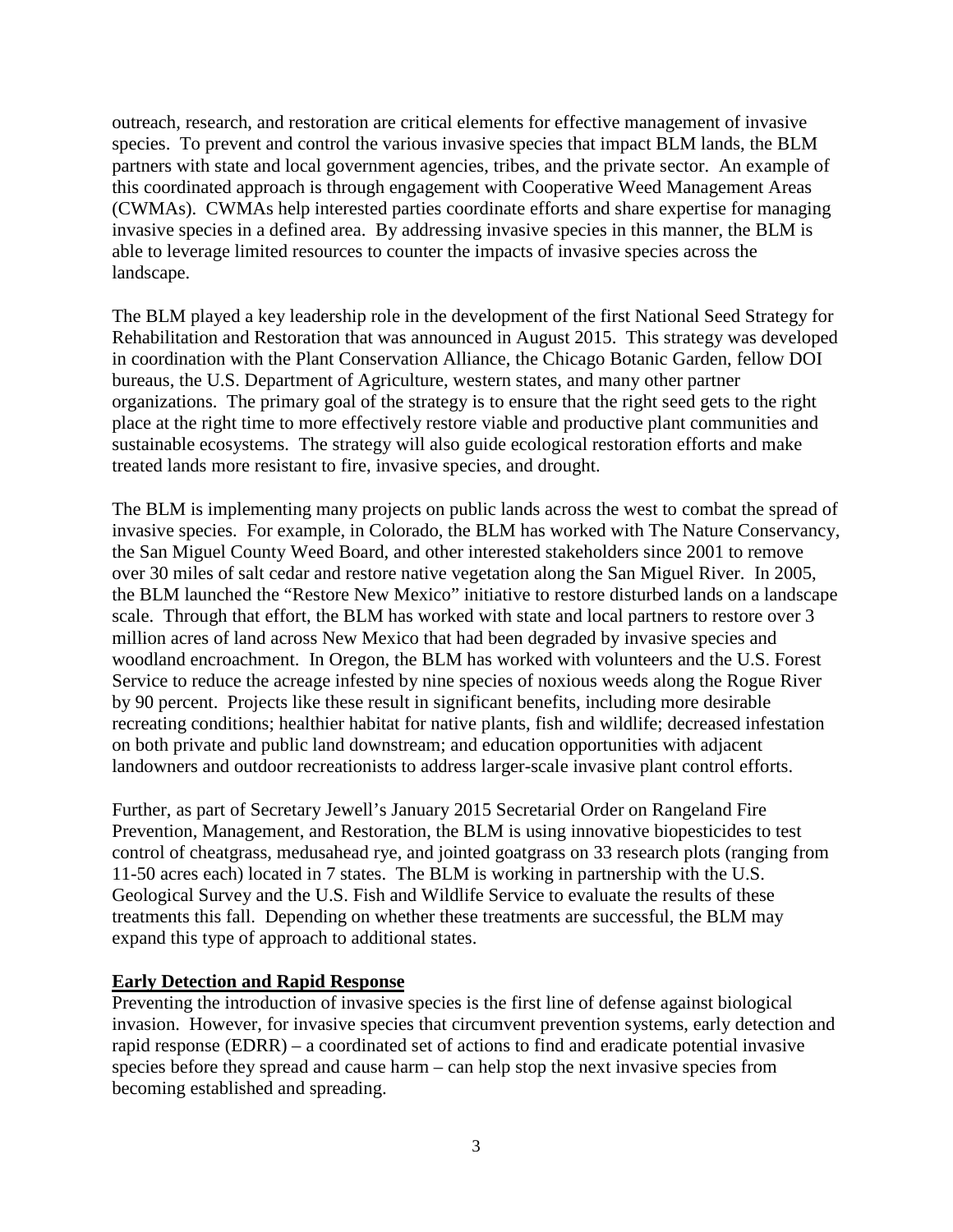The White House Council on Climate Preparedness and Resilience recognized the impact that invasive species have on ecosystem resilience and identified EDRR as a priority in its October 2014 "Priority Agenda: Enhancing the Climate Resilience of America's Natural Resources." The report called upon the U.S. Department of the Interior, working with other members of the National Invasive Species Council (NISC) – an interdepartmental body created by Executive Order 13112 – states, and tribes to develop a national EDRR framework designed to identify and find invasive species populations while they are still localized and eliminate them before they become widely established and cause significant harm.

In response, the Department of the Interior played a leadership role together with the NISC Secretariat to facilitate the development of the interdepartmental report, "Safeguarding America's Lands and Waters from Invasive Species: A National Framework for Early Detection and Rapid Response" (EDRR Framework), which the Department of the Interior released in February. NISC members' departments and agencies assisted in the report's development, including the U.S. Department of Agriculture, Department of Commerce, the Environmental Protection Agency, State Department, and Department of Defense. The process also engaged multiple and diverse stakeholders from state and tribal governments, academic institutions, and conservation organizations, among others.

The EDRR Framework proposes an organizational structure and guidance to better enable coordination and communication among federal and non-federal entities, ultimately to increase the overall effectiveness of EDRR efforts at all levels. The report contains a series of recommendations on initial high-level actions addressing coordination mechanisms, funding, partnerships, scientific and technical EDRR approaches, and pilot projects. The NISC Secretariat is in the process of charting out immediate next steps and identifying the human and financial resources available to take them. In addition, the President's FY 2017 budget includes \$1.5 million for the Department of the Interior to begin implementation of the EDRR Framework, which would strengthen EDRR capacities.

## **Department Comments on S. 2240**

As indicated at the beginning of this statement, while the Department supports the goals of this legislation to support federal efforts to address invasive species across public lands and waters in coordination and cooperation with states, tribes, and other non-federal partners, we have identified areas in the bill where additional clarity and further discussion with the sponsor and subcommittee would be helpful.

Section 4(b) would require the Department and the U.S. Forest Service to develop plans to achieve, to the maximum extent practicable, an annual five percent net reduction of invasive species populations on Interior and Forest Service managed lands. The Department agrees that setting metrics for control is important but those metrics will vary across species, their populations, ecosystems, and time. They are also informed by knowledge of baseline distributions. We would like to work with the sponsors on language to maintain administrative flexibility to allow agencies to prioritize actions to address the most harmful species and adapt to new challenges on the lands they manage.